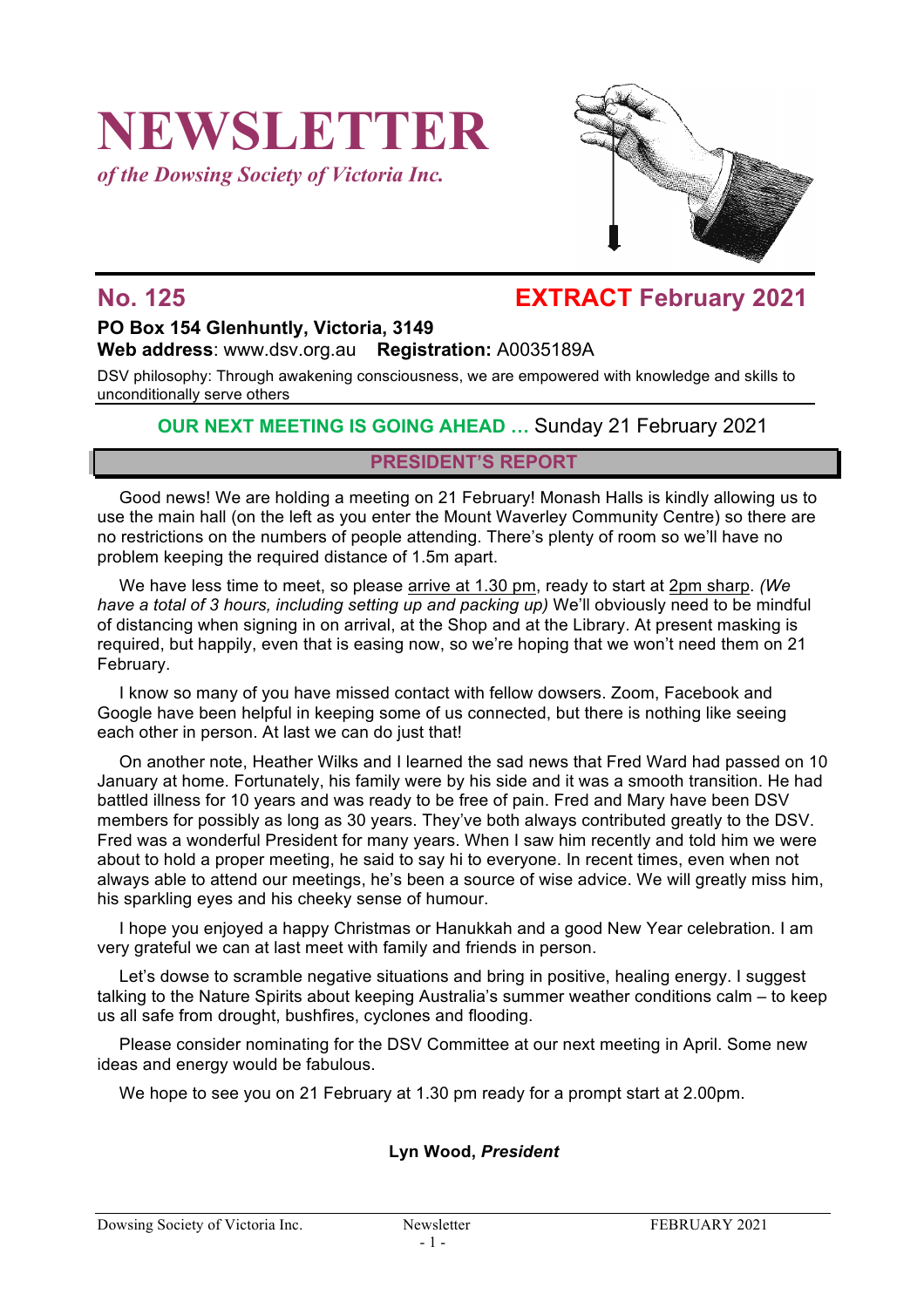#### **VALE FRED WARD**

We were very saddened to hear that Fred Ward had passed at home on 10 January 2021. Fortunately his transition was very peaceful. He had happily celebrated his 90th birthday with his family at Phillip Island in December.

Fred was a wonderful DSV President for many years. So many of us have special memories of him, including his playful, dry sense of humour.

The DSV was well represented at his funeral on Wednesday 20 January in Woori Yallock. We would like to extend our deepest sympathy to Mary and the entire Ward family. Rest in Peace Fred. We feel certain you'll be keeping those Angels amused.





· Property Dowsing

household products

#### **OUR NEXT MEETING**

It's now a full year since we last held a DSV meeting. Hard to believe. However, we're now ready to begin again. For this next meeting on Sunday 21 February, I will present – as your friendly Editor and Vice-President. My subject is *"Releasing Anxiety, Stress and Exhaustion".* All very timely during this covid chaos.

I'll be using Dowsing protocols to help ease the effects of the covid situation. They're designed to help you with your personal experiences since the pandemic began and to

encourage you to dowse regularly to minimise those responses as we go forward. I will also use some other tools which help to overcome stress.

To round off the day, we will show a couple of short videos from Raymon Grace – his recent "Problem Package" film and his "Random Acts of Kindness" film are quite unique and so helpful for us all in these very odd times.

I invite you to bring a list of all of the issues



# **Integrated effective** healing

#### • Dowsing • Tapping

• Hypnotherapy

**Heather Wilks** heather@ohnaturale.com 0414836654

you'd like to work on – for yourself, family and friends. Together, as a group, we can work to maximise our Intentions to make 2021 Happy, Healthy, and Abundant, in every way possible.

Websites: heatherwilks.com and dowsingheals.com Emails: heather@ohnaturale.com and heather@dowsingheals.com